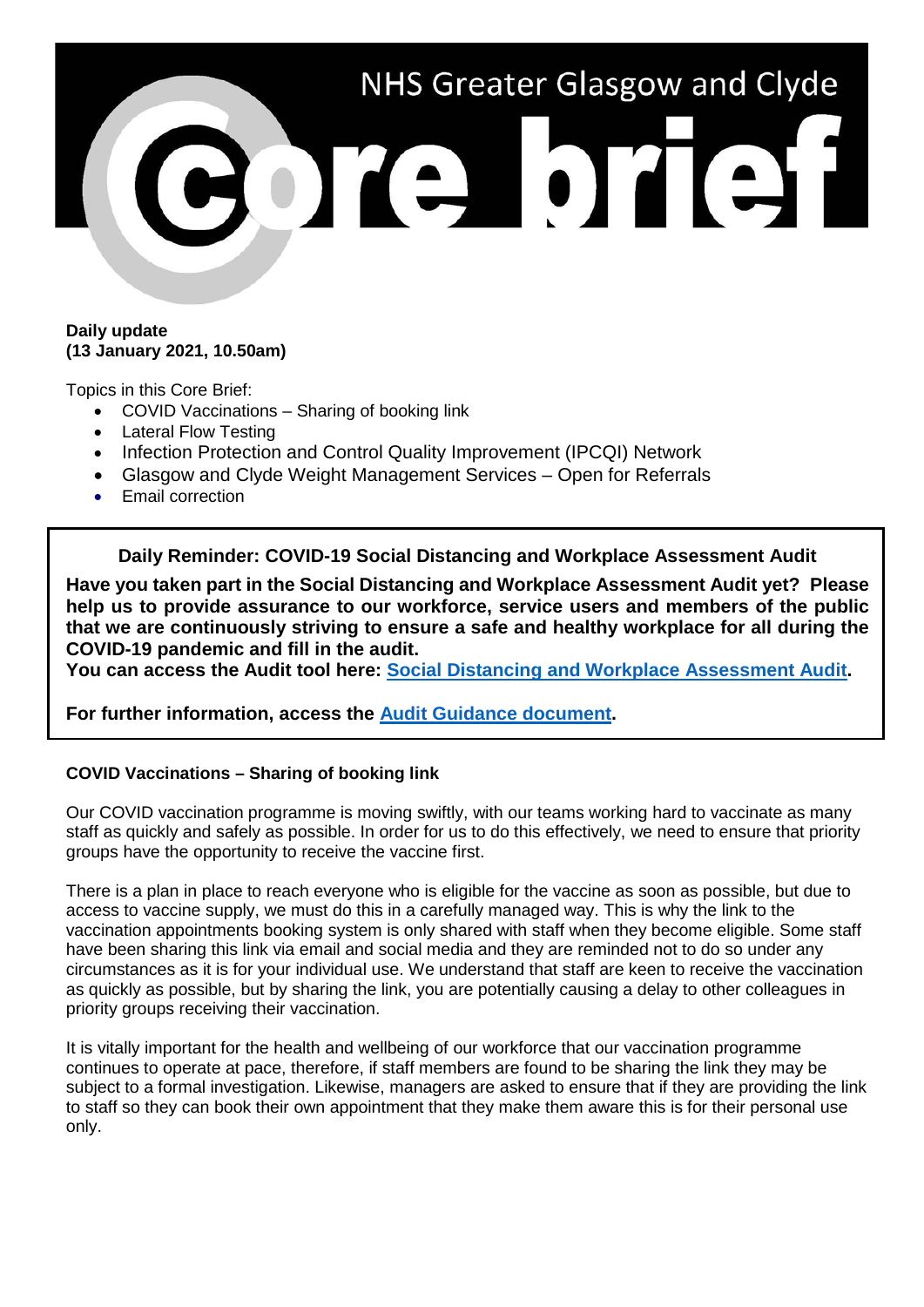# **Lateral Flow Testing**

The roll out for Lateral Flow Testing has been concluded in Acute and Mental Health areas with the next phase of distribution supporting our community based staff.

Now that testing kits have been issued, staff should keep in mind the following key points:

- Registration and Reporting while lateral flow testing is a voluntary initiative it is important that when you receive a test kit you must register the kit and submit test results on a regular basis. Your kit can be registered via the following link [here](https://forms.office.com/Pages/ResponsePage.aspx?id=veDvEDCgykuAnLXmdF5JmgW9YoY5w-BDlHK7ghonYUBUREg4R0RKV1pRMElOU0VJWVBaMlVIM1c3RiQlQCN0PWcu)
- Vaccination for staff who have received a COVID vaccination, regular lateral flow tests should still continue to be undertaken and results submitted.

A reminder of resources to support you with your device testing kit is available on the NHSGGC website [https://www.nhsggc.org.uk/your-health/health-issues/covid-19-coronavirus/for-nhsggc-staff/lateral-flow](https://www.nhsggc.org.uk/your-health/health-issues/covid-19-coronavirus/for-nhsggc-staff/lateral-flow-device-testing-guidance/)[device-testing-guidance/.](https://www.nhsggc.org.uk/your-health/health-issues/covid-19-coronavirus/for-nhsggc-staff/lateral-flow-device-testing-guidance/) These include guidance documents and video designed to ensure that staff know how to:

- register their testing kit
- conduct their test
- report their test result and,
- access a confirmatory PCR test if their LFD test is positive (as per current local Board processes).

# **Infection Protection and Control Quality Improvement (IPCQI) Network**

Healthcare associated infection is estimated to affect 5% of all patients who receive care. NHS Greater Glasgow and Clyde's ambition is to strive for excellence in the prevention of avoidable infections.

An Infection Protection and Control Quality Improvement (IPCQI) Network is being established to review new and emerging evidence to prevent avoidable infections in patients. We hope to integrate some of the existing Infection prevention and control groups into this network.

The ambition of this Network is to foster networking relationships and provide significant safety for our patients and value for our stakeholders in alignment with the key delivery aspects of the NHSGGC Healthcare Quality Strategy.

The Network will shape the future, whilst building on the experiences, learning and positive outcomes to date. Using quality improvement and quality management methodologies within our Infection Prevention and Control systems throughout NHSGGC we will champion the utilisation of innovative solutions for information gathering and creating or streamlining processes.

The network will be governed by a Strategic Steering Group and an Operational Group will facilitate oversight and assure key stakeholder engagement in development of the Network business and its recommendations throughout the lifecycle of the Network.

Anyone who wishes to be actively involved, contact [Hazel.devlin@ggc.scot.nhs.uk](mailto:Hazel.devlin@ggc.scot.nhs.uk)

Angela O'Neill **Sandra Devine** 

Deputy Nurse Director, Acute Acting Infection Control Manager

# **Glasgow and Clyde Weight Management Services – Open for Referrals**

As we find ourselves in winter with restrictions in place, losing weight may feel even more challenging than normal. The Glasgow and Clyde Weight Management Service (GCWMS) is here to help.

#### **What is provided?**

Patients referred to GCWMS are triaged to either the Community or Specialist Weight Management Service depending on their BMI and co-morbidities.